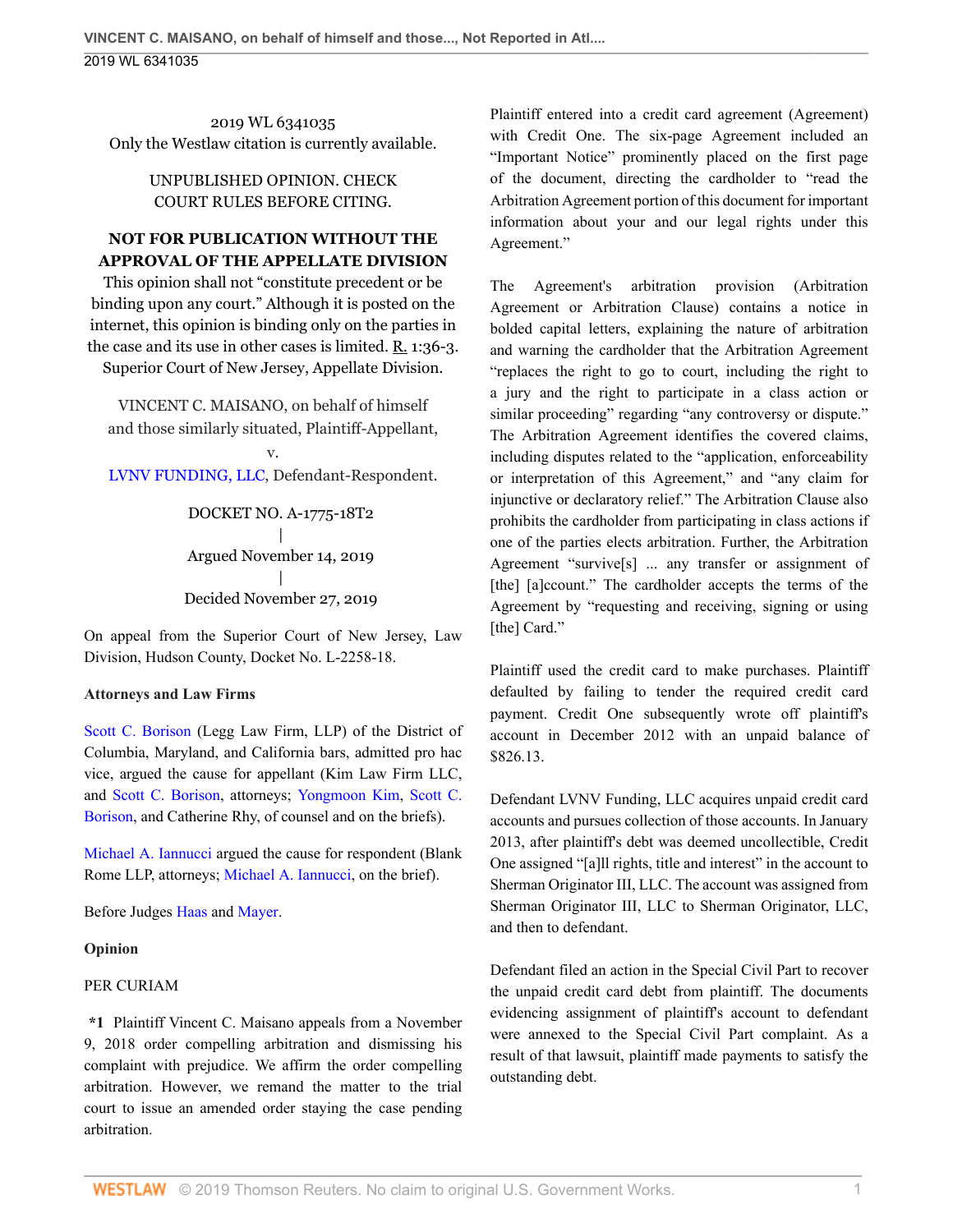In June 2018, plaintiff filed a putative class action for declaratory judgment, injunctive relief, and damages against defendant. In lieu of filing an answer, defendant filed a motion to dismiss and compel arbitration pursuant to the Agreement. In support of its motion, defendant submitted the affidavits of Adele Burton, Vice President of Credit One, and Amanda Hammond, a records custodian employed by defendant's corporate affiliate.

After hearing the arguments of counsel, the motion judge explained she was "obligated to compel arbitration" because she determined "there's a valid agreement ... and secondly, that the dispute falls within the scope of the agreement." The judge noted the Agreement provided "any question[s] regarding the enforceability or interpretation of the agreement are to be decided by an arbitrator." In defining the covered claims under the Agreement, the judge cited the following language from the document:

> **\*2** claims based on any theory of law, any contract; statute; regulation; ordinance; tort, including fraud or intentional tort; common law, constitutional provision; respondeat superior; agency, or other doctrine concerning liability for other persons, customs, course of dealing, or any other legal entity or equitable ground, including any claim for injunctive or declaratory relief are covered.

Based on the foregoing language, the judge explained the covered claims included plaintiff's allegations against defendant under the Consumer Fraud Act and the Consumer Financing Licensing Act.

The judge also determined the Agreement applied to Credit One and its successors and assigns, including defendant, based on the language in the document. The motion judge expressly found the Arbitration Agreement had "different fonts, ... different italicizing, ... bold face [and] capitals[;] these variations in the print are supposed to be visual cues ... to take note ... that this is important." She did not find "the substance or content to be misleading or unable to be understood or in any way equivocal." The judge concluded the Arbitration Agreement was "valid, clear, and not in violation of ... either of the two statutes or the case law ...." Having determined the Arbitration Agreement was valid, the judge granted defendant's motion to compel arbitration and dismissed the matter with prejudice.

On appeal, plaintiff argues the motion judge erred by (1) deeming it was for the arbitrator to decide whether the assignment of plaintiff's credit card debt to defendant was void; (2) concluding the Arbitration Agreement did not violate the plain language requirements; and (3) relying on inadmissible hearsay in defendant's affidavits.

"The existence of a valid and enforceable arbitration agreement poses a question of law" requiring our de novo review. Barr v. Bishop Rosen & Co., Inc., 442 N.J. Super. 599, 605 (App. Div. 2015) (citing Hirsch v. Amper Fin. Servs., LLC, 215 N.J. 174, 186 (2013)). We are "mindful of the strong preference to enforce arbitration agreements." Hirsch, 215 N.J. at 186. However, the preference for arbitration is not unbounded, and a trial court must first determine if a valid arbitration agreement exists under state law. Id. at 187.

We first consider plaintiff's argument that the judge erred in deeming the validity of the Agreement's assignment to defendant was arbitrable. Because defendant was not licensed under the New Jersey Consumer Finance Licensing Act (NJCFLA), N.J.S.A. 17:11C-3, at the time Credit One assigned the Agreement, plaintiff claimed the Agreement was invalid and therefore the Arbitration Clause was void.

The United States Supreme Court recently held "a court may not decide an arbitrability question that the parties have delegated to an arbitrator." Henry Schein, Inc. v. Archer & White Sales, Inc., 586 U.S. \_\_\_, 139 S. Ct. 524, 530 (2019); see also Amalgamated Transit Union, Local 880 v. N.J. Transit Bus Operations, Inc., 200 N.J. 105, 118 (2009) (holding "[a] court's duty is to refrain from adjudicating the merits of a dispute that properly belongs to an arbitrator").

The first question in a motion to compel arbitration is whether there was an arbitration agreement. Henry Schein, Inc., 139 S. Ct. at 530 (citing 9 U.S.C. § 2). If that question is answered in the affirmative, threshold questions of arbitrability must be referred to an arbitrator if the agreement so stipulates by "clear and unmistakable" evidence. Ibid. (quoting First Options of Chicago, Inc. v. Kaplan, 514 U.S. 938, 944 (1995)).

**\*3** Because Henry Schein was decided after the motion judge rendered her ruling, she made a threshold determination on arbitrability. Since the United States Supreme Court issued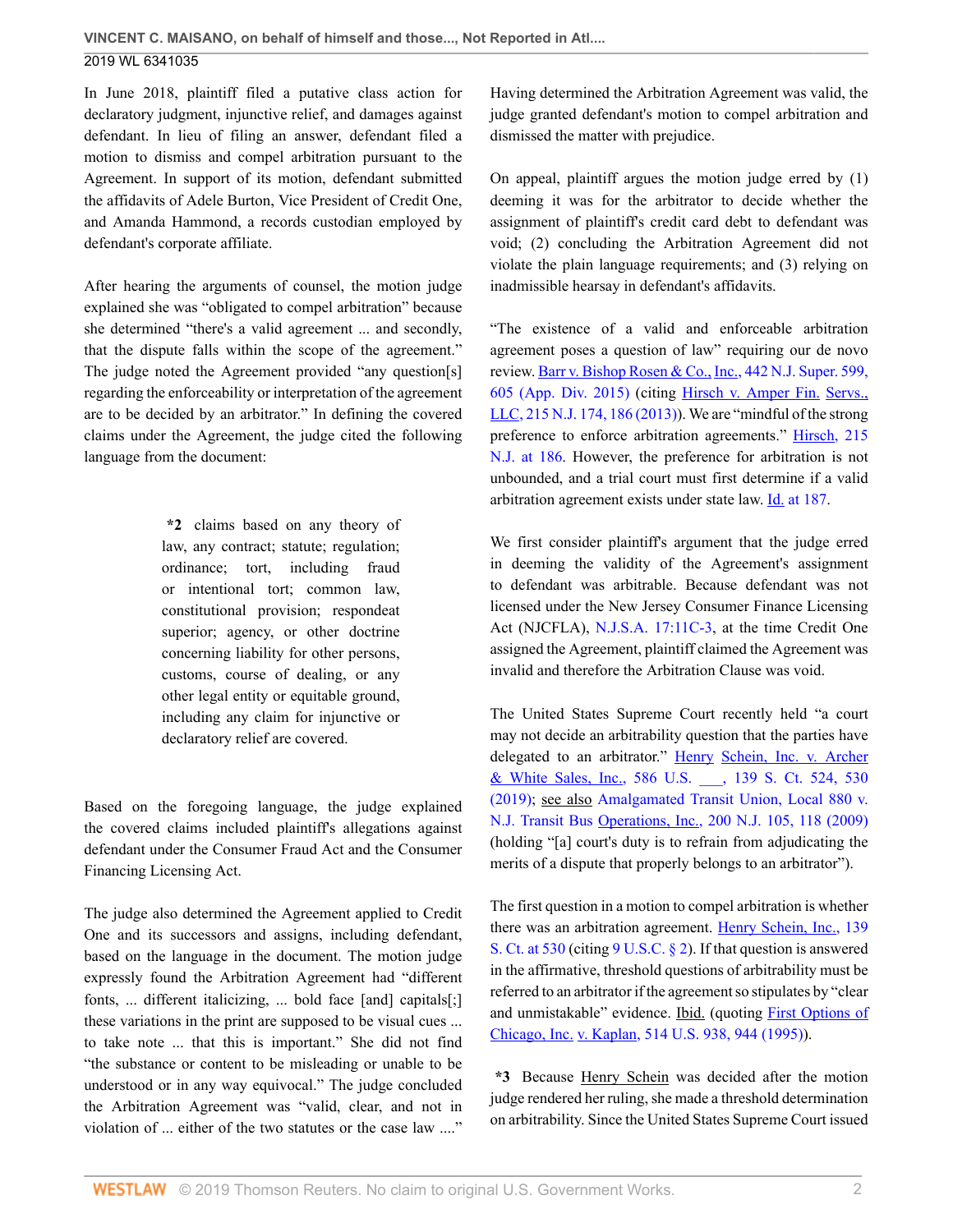2019 WL 6341035

its decision in Henry Schein, such a threshold determination by a court is not required. Where specified disputes are properly delegated, the disputes are within the exclusive determination of the arbitrator. 139 S. Ct. at 529. Here, the Arbitration Agreement clearly and expressly stated claims relating to the "application, enforceability or interpretation of this Agreement, including this arbitration provision" are subject to arbitration. Therefore, the threshold issue of arbitrability is to be determined by the arbitrator.

We next consider whether the Arbitration Agreement violated the New Jersey Plain Language Act (NJPLA), N.J.S.A. 56:12-1 to 12-13, and rendered the Agreement void. The NJPLA requires contractual clauses to be "written in a simple, clear, understandable and easily readable way as a whole." N.J.S.A. 56:12-2. Courts have held arbitration agreements valid under the NJPLA where the agreements are "sufficiently clear, unambiguously worded, satisfactorily distinguished from the other [a]greement terms, and drawn in suitably broad language to provide a consumer with reasonable notice of the requirement to arbitrate all possible claims arising under the contract." Curtis v. Cellco P'ship, 413 N.J. Super. 26, 33 (App. Div. 2010); see also Atalese v. U.S. Legal Servs. Grp., L.P., 219 N.J. 430, 444-45 (2014) (discussing cases upholding arbitration clauses). Waiver of rights language must clearly and unambiguously inform the parties of the "distinction between resolving a dispute in arbitration and in a judicial forum." Atalese, 219 N.J. at 445.

Here, the Agreement provides the cardholder with notice of the types of claims subject to arbitration, and plainly outlines the difference between arbitration and judicial proceedings. The Arbitration Agreement clearly explains arbitration "replaces the right to go to court, including the right to a jury and the right to participate in a class action" and expressly states, "[i]n arbitration, a dispute is resolved by a neutral arbitrator instead of a judge or jury. Arbitration procedures are simpler and more limited than rules applicable in court. In arbitration, you may choose to have a hearing and be represented by counsel."

Having reviewed the record, particularly the language of the Arbitration Agreement, we are satisfied the document clearly and explicitly articulated the waiver of the right to proceed to court and unambiguously required the parties to submit all disputes relating to the Agreement to arbitration.

We next consider plaintiff's contention that the affidavits in support of defendant's motion were deficient because the affidavits included inadmissible hearsay, lacked personal knowledge, and contained other evidentiary defects. We review a trial court's evidentiary rulings for abuse of discretion. State v. Kuropchak, 221 N.J. 368, 385-86 (2015).

We are satisfied the judge did not abuse her discretion in considering the affidavits in support of defendant's motion. In her affidavit, Burton averred she reviewed the Credit One records pertinent to the Agreement, and certified that she was familiar with the "manner in which Credit One's credit account records ... are maintained ... and the contents of the agreements." The Burton affidavit was sufficient to support the judge's finding that the Agreement was made in the regular course of Credit One's business, was an authentic business record, and therefore fell within an exception to the hearsay rule. See Hahnemann Univ. Hosp. v. Dudnick, 292 N.J. Super. 11, 17-18 (App. Div. 1996).

**\*4** Further, admission of the affidavits by the motion judge was proper because the statements were based on personal knowledge. Evidence of personal knowledge gleaned from business records need only be "sufficient to support a finding that the witness has personal knowledge." N.J.R.E. 602, see also New Century Fin. Servs., Inc. v. Oughla, 437 N.J. Super. 299, 326-27 (App. Div. 2014) (affirming admission of foundation witness certifications based on review of business records). Burton certified that she was a current employee of Credit One and therefore had personal knowledge of the Agreement. Hammond was the records custodian of defendant's corporate affiliate and reviewed the regularly maintained business records regarding the Agreement.

Because we discern no abuse of discretion in the judge's admission of the affidavits, we are satisfied that the remainder of plaintiff's arguments are without sufficient merit to warrant discussion in a written opinion. R.  $2:11-3(e)(1)(E)$ .

For these reasons, we affirm the order compelling arbitration of plaintiff's claims. However, the judge improvidently dismissed plaintiff's complaint with prejudice. See GMAC v. Pittella, 205 N.J. 572, 582 n.6 (2011) (citing N.J.S.A.  $2A:23B-7(g)$ ). The Uniform Arbitration Act provides for stays, rather than dismissals, of matters pending arbitration. Ibid. Therefore, we remand the matter to the trial court to enter an amended order staying the action pending arbitration.

Affirmed as to compelling arbitration. Remanded for the entry of an amended order consistent with this opinion. We do not retain jurisdiction.